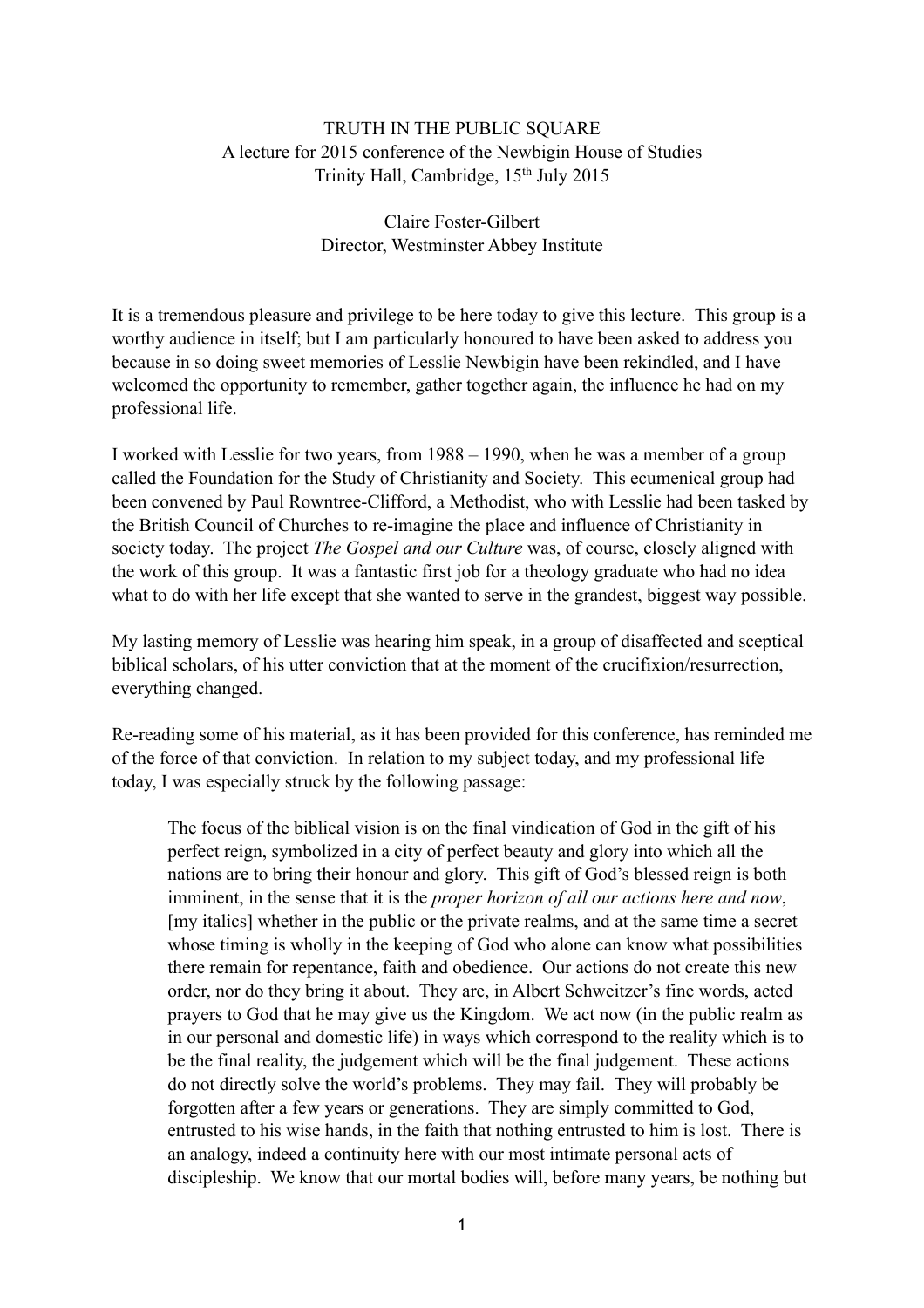dust and ashes. Yet we cherish them and care for them, so that they may be instruments useful for God's service for such years as may be given to us. We do not neglect or despise them because they are so transient. So also with the social, political and cultural products of our thought and labour. We are right to recognize that politics will not solve the world's problems. But we would be wrong if we concluded that politics are not part of the substance of Christian discipleship.

'[God's Kingdom is] the proper horizon of all our actions here and now.' Carefully understood, that sentence could be the lodestar for the immensely exciting project we are engaged upon at Westminster Abbey. Let me tell you about it, because the story is so much more informative and, frankly, interesting, than any theory I might develop about the nature of Faith's engagement with public life, or the place of religion in the public square.

It is a splendid bit of geographical reality that Britain's public square, that is, the square where its public is served at the most concentrated and high level, is the Abbey's home on Parliament Square in London. Here we have the Legislature, the Houses of Parliament, on the east side, adjacent to the River Thames. Working our way round anti-clockwise, on the north side, we have the huge eighteenth century Treasury building, with the equally grand Foreign and Commonwealth Office behind it, and most of the other Government Departments, plus 10 Downing Street, taking their place behind them. On the north side, then, we have the Executive. On the west side sits the Supreme Court, the Judiciary. Legislature, Executive, Judiciary. And on the south side, there for a thousand years of prayer, contemplation, praise, penitence, celebration and mourning, sits Westminster Abbey. Without saying a word, Christianity has its place in the public square, visibly, beautifully, quietly.

Westminster Abbey Institute is the answer to the question: well and good, oh Abbey, you are a beautiful backdrop for the machinery of Government to whirr and click and enact its dramas in front of, but what are you actually doing that might be recognizably public service?

The Abbey already performs public service through its religious services, the worship that takes place daily, monastery-fashion, from morning prayer and eucharist at 7.30, noontime eucharist, and evensong at 5pm, day by every day, and more on Sundays. Then there are the numerous special services for national and international occasions and institutions: coronations, royal weddings, state visits, the openings of Parliament and the Judicial year, in times of national mourning and of celebration. To call the nation to prayer at these times is indeed a public service. And the Abbey is good at welcoming people of all faiths and none to such national events. It has been particularly attentive to the many faiths represented in the Commonwealth and holds a 'Commonwealth Celebration' act of worship on Commonwealth Day in which leaders of the world faiths pray in the Abbey alongside each other. Over the year, millions attend worship at the Abbey.

Then there is the public service of preserving an ancient heritage for the nation. The fabric of the Abbey buildings and treasures has to be conserved and shown, and the national story represented by the 3,300 people buried and memorialized there has to be told. Elizabeth I and Mary Tudor buried together by James I, united by death as they certainly were not in life. Oliver Cromwell, marked but no longer buried: as a regicide at the Restoration, he was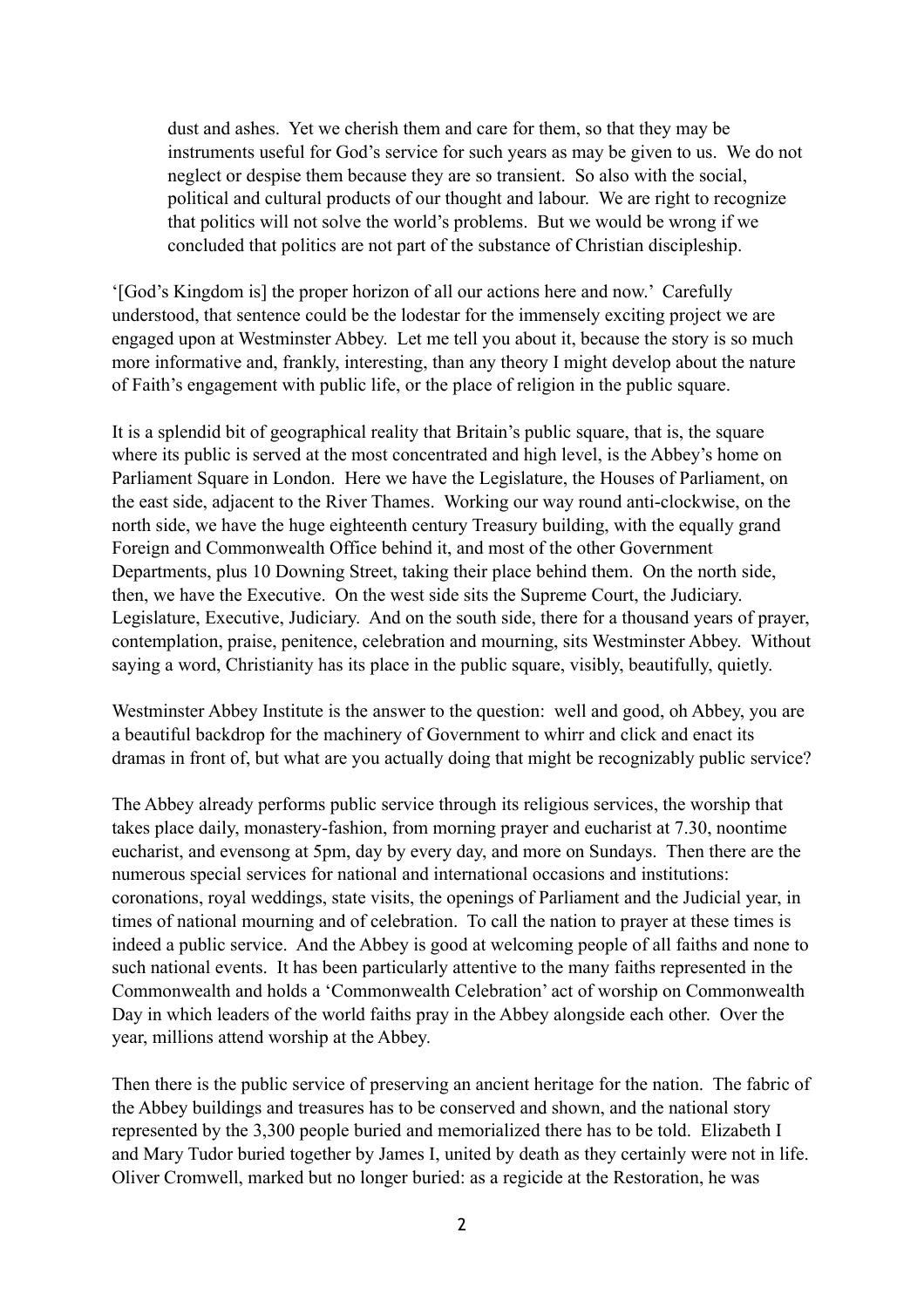disinterred, hung, drawn and quartered, three years after he was buried. Isaac Newton, Charles Darwin, Lister, Herschel and Hooker, to name a few scientists. Chaucer, Shakespeare, Garrick, Dylan Thomas, TS Eliot, Thomas Hardy and Charles Dickens, to name some poets, playwrights and storytellers. Handel, Purcell, Vaughn Williams and Stanford, among our musicians. Numerous Prime Ministers and other statespeople. I'm pleased to say, not a few women amongst those memorialized in the Abbey. These stories, held in the stones of the Abbey, must be preserved and told afresh for each generation, and we welcome over a million visitors a year in order to do so.

But this is not enough. Or rather, the Abbey has more to give public life and public service, and Westminster Abbey Institute, of which I am the founder-Director, is the vehicle the Dean and Chapter has determined should be the means. Here is the crucible in which spirituality is translated into service, where moral and spiritual virtues in public life are attended to, encouraged, revitalized, where the thousand years of reflection, contemplation and prayer that has taken place within the Abbey enclosure can be offered, sacrificially, to all public servants of goodwill. These are, literally, our neighbours, and we are called to love them. A principle of missionary work applies: we do not come to bring God to our neighbours, but to find God among them.

Westminster Abbey Institute was, then, launched in November 2013 to revitalize moral and spiritual values in public life, working with the public service institutions around Parliament Square, and drawing on its Benedictine resources of spirituality and scholarship.

How were we going to do this? Without having those words exactly, Lesslie's 'proper horizon' has been the syntax in our minds. We knew, when we started, what we were not: a think tank with specific policy proposals; commentators on the ills of Government and politicians; we had no campaign about which to beat drums nor soap boxes to stand upon and shout. Instinctively we knew we were not there to criticize, and we knew we were not cynical about our public service institutions. But – and this really matters for Westminster Abbey – nor were we to find ourselves acting by default like fawning courtiers to the Establishment. We knew we did not need to be apologists for religion in the public square. We did not need to say that we should be there. Quite apart from actually physically being there, we knew, again instinctively, that we needed to embody our contribution to public service, not try and argue for it.

So we knew what we were not. We have learned who we are, or rather we are learning who we are, by reference to three things. First, we are learning whom we serve and those (they are the same people and institutions) who are our partners. With whom are we working to discover and orient ourselves towards that 'proper horizon'? In short, 'who is my neighbour?' A pertinent question given the geography of the situation. And of course, given the geography, we are there for everyone around and near Parliament Square. So we have focused our programmes and events, and all our advertising, on the thousands of public servants in the several institutions around the Square, not just the Legislature, Judiciary and Executive, but also the Metropolitan Police, the London District of the Army, the Royal Society (for science, founded by our own Isaac Newton and Christopher Wren), the National Galleries for the arts, academia in the form of King's College, London, and so on (we keep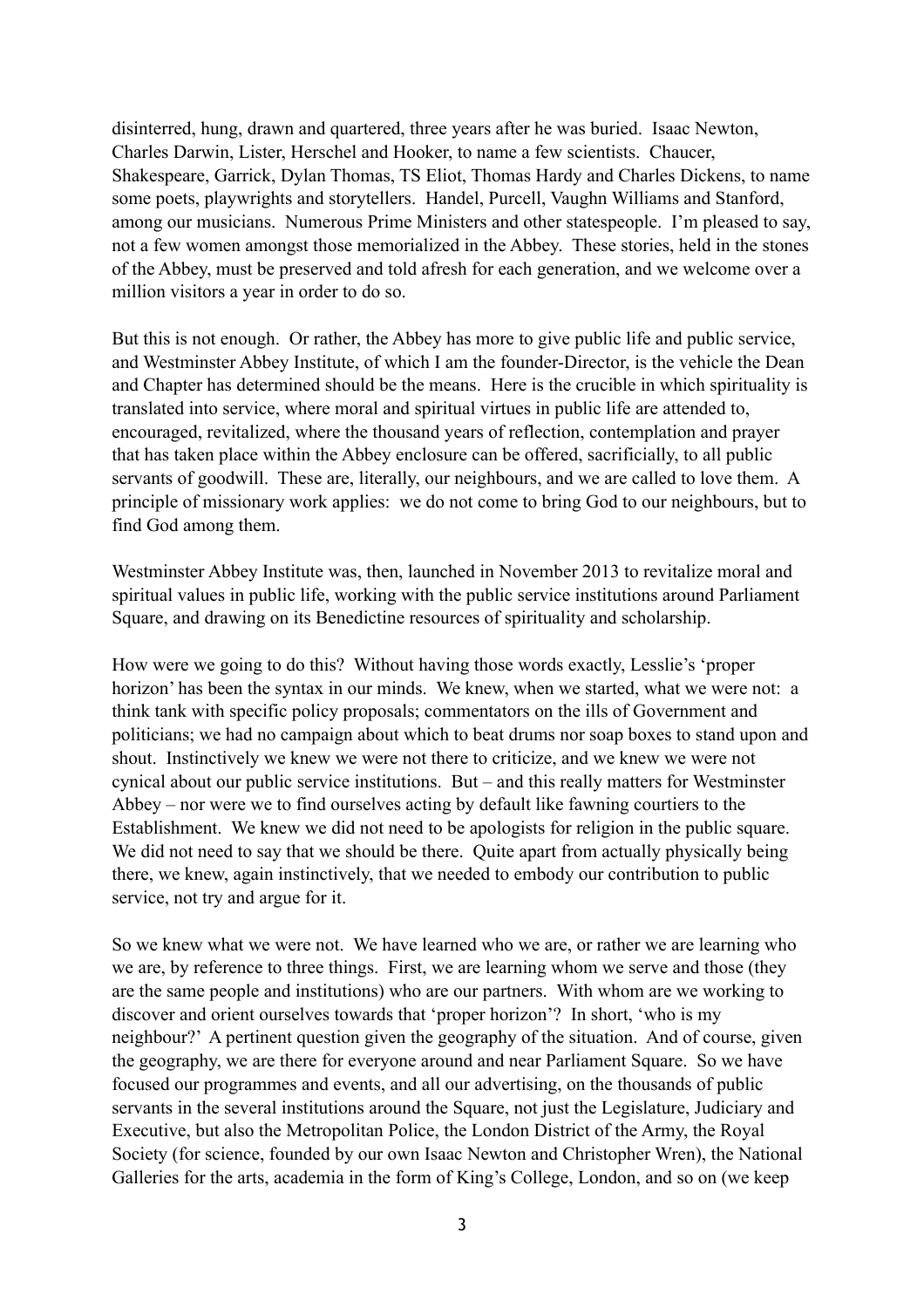finding new ones, all a stone's throw away from the Abbey). This focus has been tremendously helpful. It has been possible to develop programmes that address the interests and circumstances of public servants very directly, and we have been rewarded with full houses of audiences of which at least 80% are public servants in the strict definition of the term – the other 20% tend to be teachers, healthcare workers, clergy, academics. So 100% servants, really.

Our launch programme in Autumn 2013 was called 'Telling the Truth' and included an event in which a politician, a journalist, a scientist and a poet spoke about what truth was for them. Our spring programme 2014, 'Feeding the Soul', offered a series of lectures on growing moral courage in public life. Autumn 2014, in recognition of the anniversary of the outbreak of the First World War, looked at the moral complexity of the decision to go to war 100 years ago and today, and the operational consequences of the political decision so to do. Spring 2015 was 'Stand and be Counted' (because we had a General Election coming up) and public servants had the opportunity to consider how it is that one goes into public life with great idealism and finds, inevitably, that as soon as one tries to do anything to change things for the better, one has to compromise. This coming autumn the programme is entitled 'In Power?' and we have dialogues on the balance of power around Parliament Square with senior politicians, civil servants and a Justice of the Supreme Court. Next spring, we will present the Benedictine virtues of stability, community and the conversion of manners. And so on.

Second, we are learning how to point out that 'proper horizon', without prior definitions (or it would be a horizon limited by our own imaginations). This is a subtle task. Of course we can do it implicitly or explicitly in the themed programmes over which we exercise control: the speakers can and do introduce theological themes and translate them into meaningful learning about the true nature of service. But the real task, it seems to me, is not to bring the truth to the Square, as if it were not there before, and dump it on people, expecting them to gasp with astonishment and delight and thank us for pointing out what they had, strangely, never seen before. To 'find God' in the public square is not to find God for ourselves, though it includes that, it is to *see together*. One imagines standing shoulder to shoulder with our neighbours, all looking towards that proper horizon, and being delighted and amazed together.

I have spent a lot of time making friends with my neighbours. Out of those friendships we have developed a responsive, ad hoc, Parliament Square programme which are joint endeavours that address the deep moral challenges underlying policy-making, and the necessary disposition of the public servant needing to address those challenges.

Our method is first to offer a Benedictine context. That is, we offer conversation that locates itself in stability, community and the conversion of manners. We will sit down with a group of, say, senior Civil Servants in a specific Government Department, or the Police, or the Army, or more recently Members of Parliament and the House of Lords, and together we will devise a seminar for their department or group which will look at the good that the department or group is trying to do. What is significant and distinctive is that the psychological and philosophical location of the conversation is deep. That depth is also physically expressed by the location of the seminars we offer, which is the Jerusalem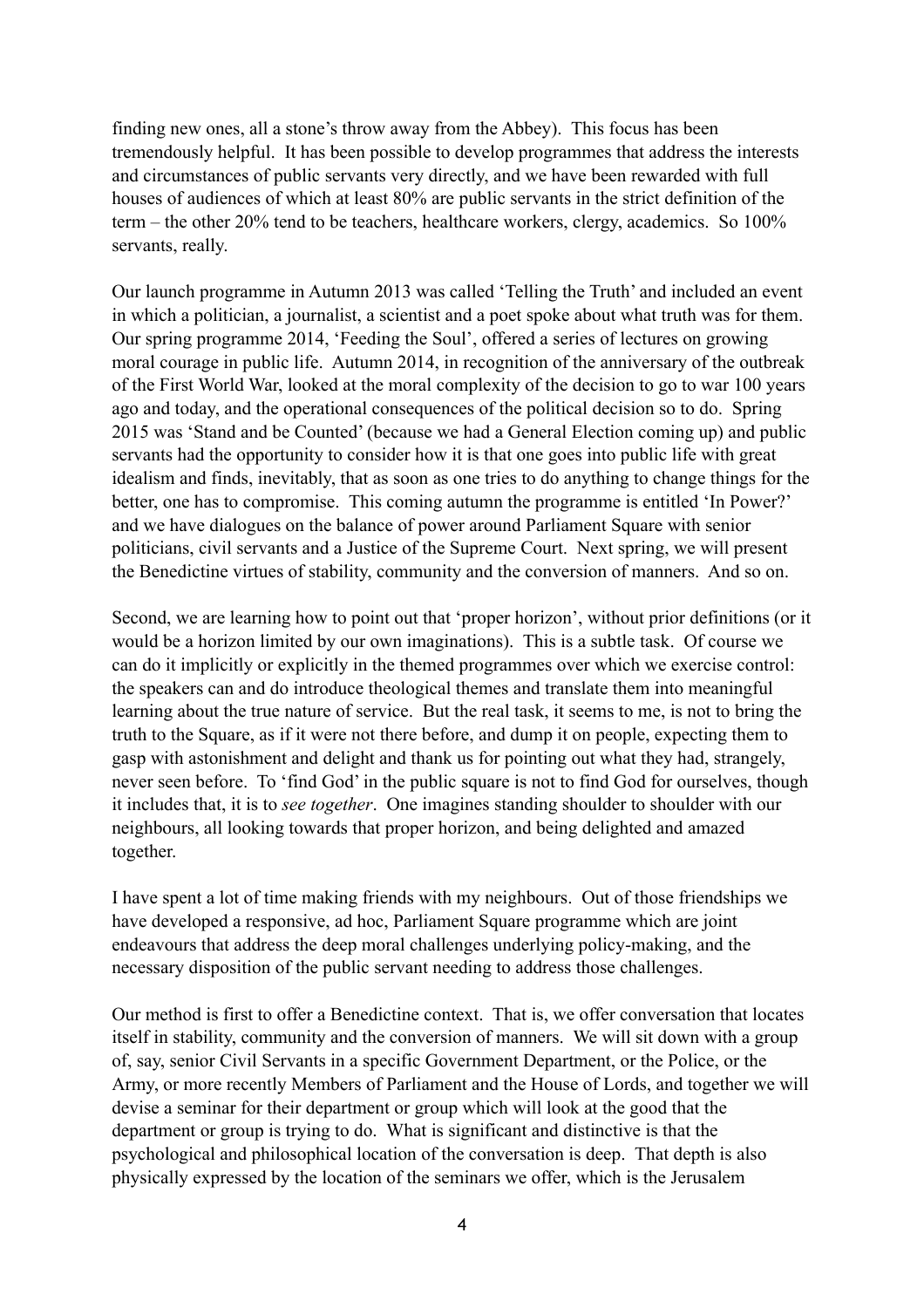Chamber. Here King Henry IV died and Henry V became King, and the King James Version of the Bible was finalised, and the Westminster Confession was signed. The Jerusalem Chamber is part of the Abbot's and then the Dean's lodging, a space where spiritual and worldly do not separate.

I was set a great example of how to 'do' depth by Rowan Williams when he was the interlocutor for a series of four public conversations at St Paul's Cathedral at the launch of our sister St Paul's Institute, taking in turn global economy, ecology, governance and health, and asking the experts in those fields questions which immediately drew them into a consideration of the philosophical and even theological underlying currents of the subjects. (In whose service is a global economy? Who and what is included in ecology? What is the relationship between autonomy and governance? Is happiness part of the definition of health?) The Church of England bishops did a similar thing with genetics experts when they spent a day learning about the subject. (What does genetics determine? How is humanity defined in the light of this?) There were really good questions, and ones that practitioners, officials, public servants often don't have time to ask, but they are the most important questions because they lead us into our spiritual humanity.

A recent example of our own: we were sitting around the table in the Permanent Secretary's office of a Government Department, discussing a forthcoming seminar for the Department. One of the Civil Servants spoke about how too often officials in the Department will apply formulaic approaches, such as the benefit-cost ratio, in a way that masks or even undermines vital human qualities such as empathy and humility. That became a key focus at the ensuing Jerusalem Chamber seminar and thereafter. Importantly, the words and the disposition for the event came from the Civil Servants, not from the Abbey Institute. We are not functioning on the Square to tell others what the Good is. It emerges in the encounter.

So the conversation is located in a Benedictine place (in a way, for a short while, that Permanent Secretary's office became a Benedictine space). First, it is *stable*, it is safe here, and here is not going to go away, it's an historical place where we can feel our own passing, gain a perspective on our place in history. Second, it is a place of *community*, which means that we are gathered in goodwill together, seeking the good together, united in our efforts and made companions in our purpose, not by any means agreeing with each other but feeling safe with each other. As a community of goodwill we feel it is safe to get things wrong, to take time to form conscience, to work things out. And of course we operate to the Chatham House rule. Third, we are about the *conversion of manners*. We expect transformation to take place though we don't necessarily know what it will be. Broadly, though, borrowing from Philip Shepherd, we will be looking for moves:

From self-consciousness to mutual awareness From doing to being From self-achieved independence to self-achieved submission From enclosure to receptivity From knowing to feeling From self-conflict to grace From idea to energy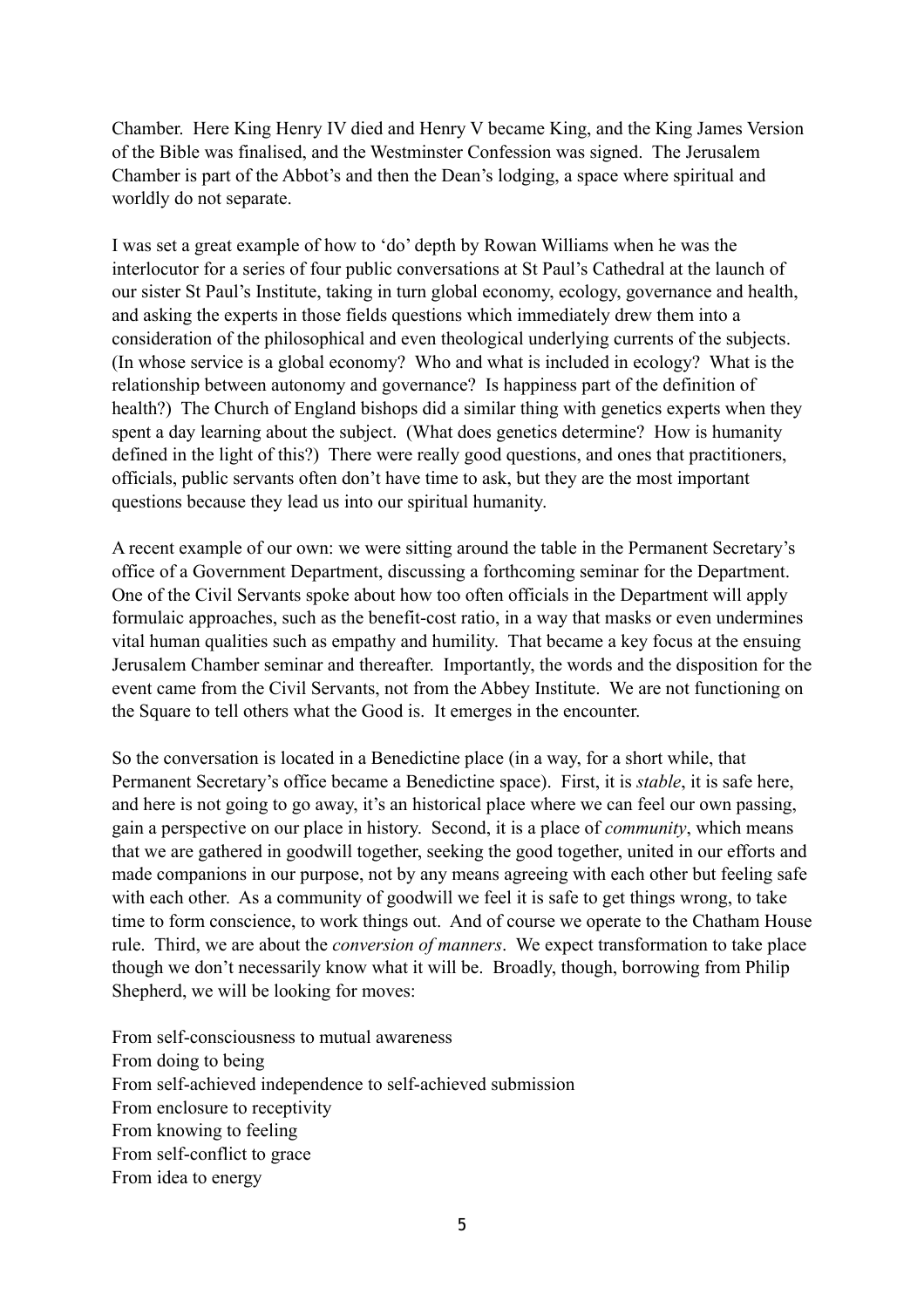From regulatory systems to responsiveness From coarseness to subtlety From rules to principles<sup>1</sup>

And I don't mind admitting that this transformation is probably only realised after the talking is over and everyone has gone to evensong and then wandered around the Abbey in the semidark and silence of the close of the day – and had a glass of wine back in the Jerusalem Chamber!

In agreeing that we are a community of goodwill seeking to articulate the Good I have offered an analogy from sailing that works well. A Government Department can be imagined as a sailing boat. At the helm stands the Permanent Secretary, who, like all good helmsmen, seeks never to steer the boat more than five degrees either side of the compass direction upon which the boat is set. Civil Servants in the Department form the crew, from the navigator who must know the course and ensure the helmsman anticipates obstacles, to the scrubber of decks who ensures no one slips up. All play their part in ensuring the boat remains shipshape and able to withstand the waves and the winds in travelling its appointed course.

The waves are the events of the nation and the world. They may be relatively calm or they may rise into steep and stormy mountains of water, threatening the stability of the boat.

The winds are public opinion, which can fill the sails of the boat and send it scudding on its chosen course. They can gust and buffet, interrupting the boat's smooth journey. Or they can blow adversely, threatening to push the boat off course altogether.

Hence, the helmsman cannot simply hold the tiller fixedly. He or she must constantly respond and adjust to the wind and the waves, aiming to keep within five degrees either side of the compass direction or risk increasingly over-compensatory swings away from the course of travel.

The compass point towards which the boat is sailing is The Good. As such, it is not a destination; the journey is the thing, the direction of travel the concern, not the arrival.

By whom is The Good defined? It is true that the Government Minister is granted that responsibility and privilege by virtue of having been elected by universal franchise. But in defining The Good, Ministers have to have their Party's support. And of course the strength of the prevailing wind, public opinion, may be such as to determine a change of compass direction altogether. For the politician, public opinion will set parameters on what he or she can achieve. The great political leader will have a vision of the Good that transcends narrowminded concerns but retains Party support, and respects the parameters set by the prevailing wind of public opinion. The visionary and skilled politician will learn, quite possibly from his or her Civil Servants, about the art of tacking.

Because of course it is the helmsman and the crew who execute the tack, and any other sailing manoeuvres required. The Civil Service crew, having gathered the evidence – sniffed the wind, watched the waves – will need to be able to tell Ministers when their proposed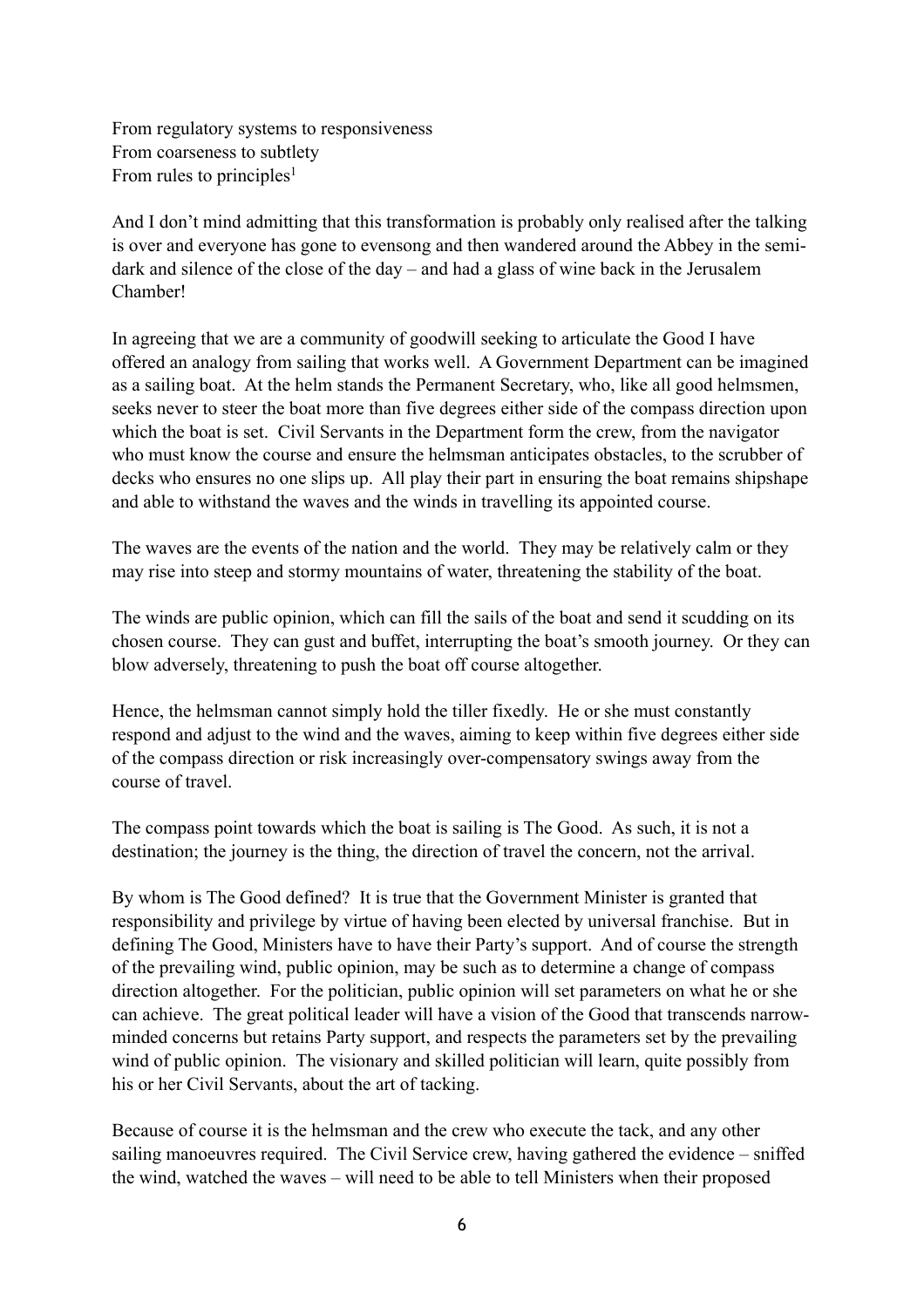direction of travel will not work: when, whatever the Ministers might want to think, their proposed direction is possibly not towards The Good. Thus the Good is sought by all.

And in passing, if one imagines Whitehall as a fleet of boats, those, too, will need to be taken into account by the helmsman. But – and it is a wonderful sight – sailing boats, journeying as a fleet in the same direction across the waves, subject to the same wind, stay uniform distances apart.

Having established a common concern with identifying the Good, seated in our Benedictine space, we then spend time as moral philosophers, looking at the specifics of the policy drivers for a given Government Department. Our analysis is rigorous, using the method I developed in the Centre of Medical Law and Ethics at King's College, London, under Ian Kennedy, in the 1990s.

We use the three broad approaches that moral philosophers have taken over the centuries as they have sought to determine what is good. These we have called goal-based, duty-based and right-based, following Dworkin<sup>2</sup>, Botros<sup>3</sup> and Foster<sup>4</sup>. Very briefly and broadly, a goalbased thinker will see the good of an action in its consequences rather than in the content of the action itself; a duty-based thinker will look at the action and judge it according to preexisting moral rules; and a right-based thinker will judge the action according to the views of those most affected by it. The *goal-based* approach is valid insofar as it is the case that we rarely act without some end in view and it is right to consider whether that end is a good one. The goal-based approach is limited in that even very desirable goals should not justify actions which in themselves are intrinsically nasty. The ends are important moral considerations but they don't justify the means. Morality is not a mathematical exercise. The *duty-based* approach is valid in that it makes us think hard about what we are doing rather than merely why we are doing it, recalibrating the needle of our moral compass, making us morally sensitive rather than mathematically certain. The duty-based approach is limited because it can blind us to important consequences (Kant would have us truthfully respond to a murderer seeking her prey); and it is limited because it can make us arrogant: concerned only with our own place in heaven earned by doing the right thing, regardless of its effect or the views of others (the poor soul who will be murdered because Kant refused to tell a lie, or the patient who wants his life support switched off and we refuse to take a life). The *right-based* approach is valid because it requires us to listen to others, it makes us community-minded instead of purist. It is limited because on its own it would make someone's request, for example, to take their life, right with no other consideration except that it is their wish.

All three approaches are needed. They conflict, they make us think, they require sensitive responses, honest appraisal, self-awareness because we will temperamentally favour one approach over the others, but taken together they form a three-legged stool that stands firm, if the legs are all of the same length, even on rocky ground.

So the Parliament Square programme tries to bring about a sense of us all around the Square thinking deeply and rigorously, facing the proper horizon together, exclaiming together when its bright wisdom emerges and calls us beyond our quotidian selves.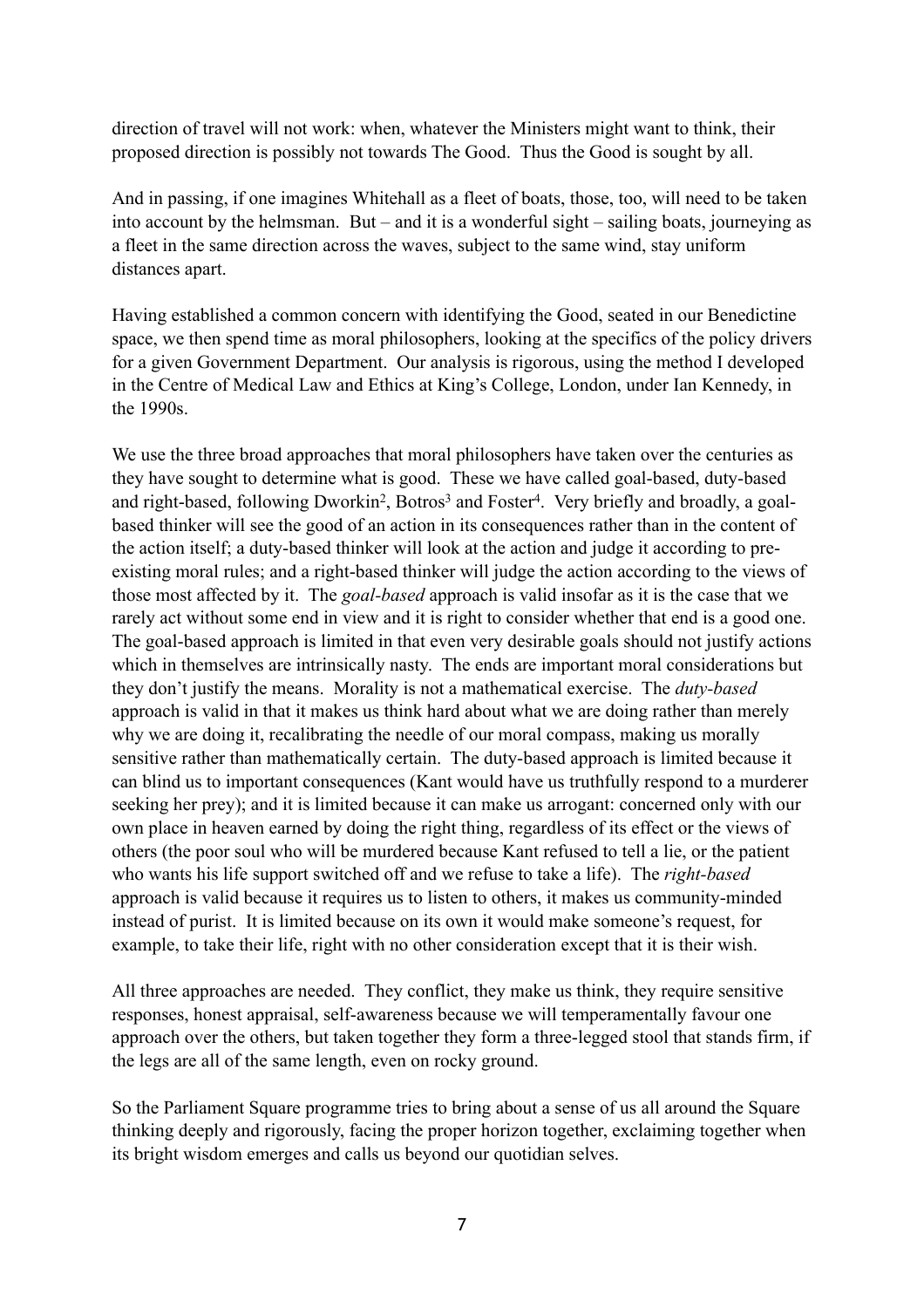Third, having found our neighbours, oriented ourselves together with them towards the proper horizon, we needed to think about how we were going to take steps forwards. Although our themed programmes and our ad hoc Parliament Square Programme could be deemed successful because they attract good audiences, good both in terms of size and of calibre, and the feedback is great, it turned out there was more we could do to dig deeper into the heart of what it is to be a public servant, to serve, to answer the call to public office.

We created a Council of Reference right at the beginning of the Institute's establishment, whose first meeting was on the day of the formal launch in November 2013. The members of the Council are all senior public servants, at or just beyond retirement: the Lord Chief Justice; the Lord Speaker; the former head of MI5 (Homeland Security); the President of the Royal Society; the Director of the National Portrait Gallery (you will begin to recognize the list from the institutes I mentioned above); the Commissioner of the Metropolitan Police; the head of Home Affairs of the BBC; two academic theologians; private secretary to the Queen; and so on. They are, needless to say, mostly in their 60s and 70s, and they are, sad to say, mostly white men. Pretty much the first thing they said to us when we met on the day of our birth was that we should ensure those we reach are younger than they. So we invited each of them to nominate one younger public servant, who was a few decades behind them in seniority. And thus was the Fellows programme born. A really impressive group of  $30 - 40$ somethings from the different fields represented on our Council of Reference has been convened. The Fellows participate in a series of seminars and events to gain an integrated understanding of the role of moral and spiritual values in public life, character formation and career development. The cohort of Fellows should emerge as 'communities of goodwill' and go on to support each other, and to retain relationships with the Institute as alumni as their careers develop. We expect our Fellows to become integrated, fearless leaders, supporting each other and maintaining their links with the Abbey, united in their aim to serve the common good. The Fellows' Programme helps future leaders locate and connect with their own internal strength, resilience, moral sensitivity and compass.

The year ends with a retreat, and I come fresh from the first one, last weekend, held at Sarum College in Salisbury. Over the weekend we explored our own and our institutions' journeys using the Joseph Campbell 'Hero's Journey' framework<sup>5</sup>. The main protagonist hears a call to leave her ordinary world in which she felt she was 'living life holding on to the sides' (Alice Thomas Ellis), initially refusing the call through fear but, meeting her mentor, finds the courage to cross the threshold into the unknown. This is the baptism. She begins a journey. This is the incarnate ministry. On the journey she faces trials, learns who her allies are and who her enemies, and comes to a time of real darkness and loneliness in which everything has gone wrong and everyone has deserted her, but she has gone too far on her journey to think of returning and in any case, 'if you are going through hell, keep going' (Winston Churchill). This is the Garden of Gethsemane. Then follows the great ordeal, towards which the whole journey has been heading, through which she passes to claim her prize. This is the crucifixion-resurrection. But the biggest prize, and possibly surprise, is the feeling of anti-climax, and so the final stage on the journey is the new level of life, in which the journey begins again, but the hero is now a servant leader, having had the courage and conviction within herself tested and not found wanting. These, then, are the actual steps towards Lesslie's proper horizon that we are taking.